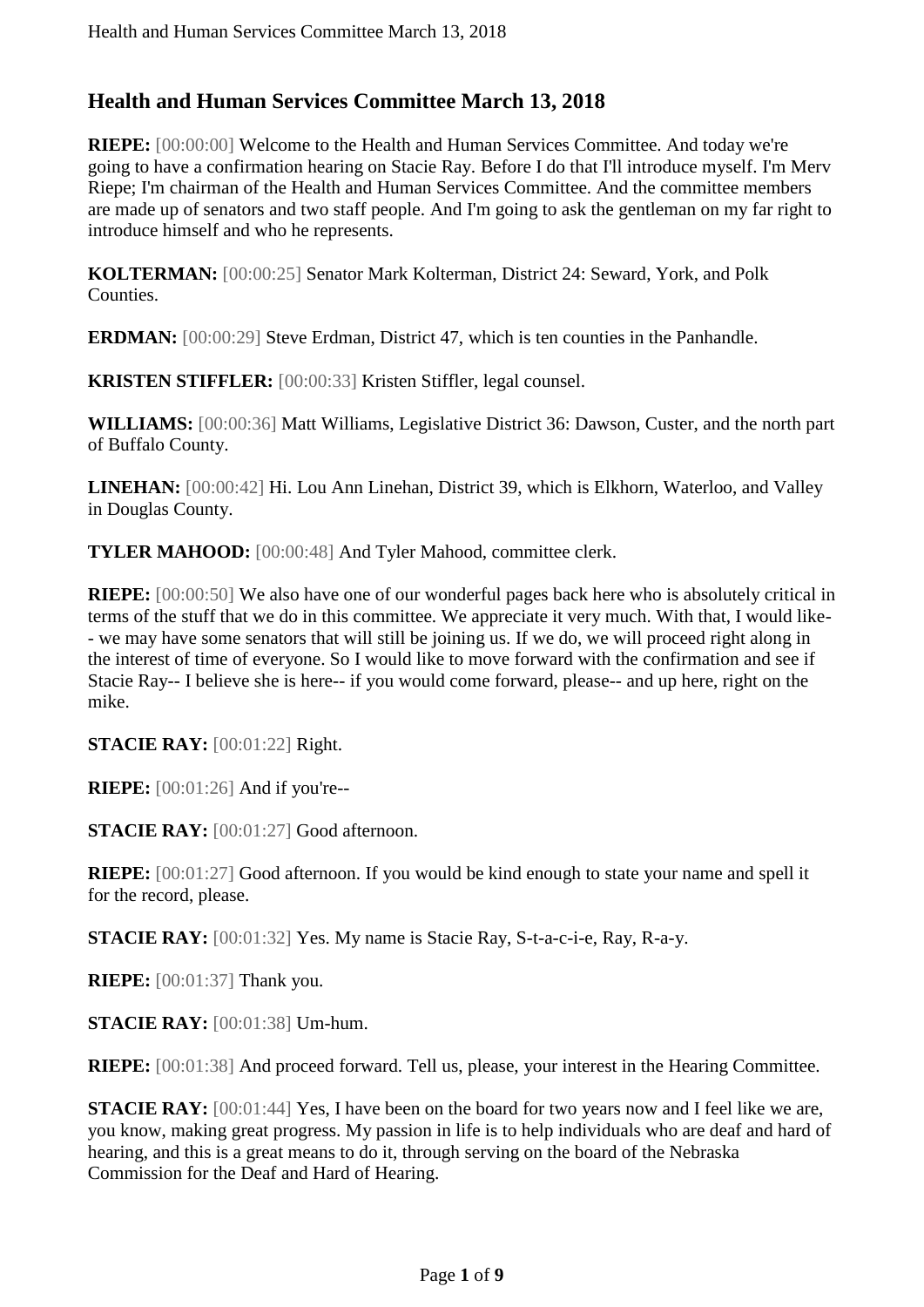**RIEPE:** [00:02:08] What was your motivation?

**STACIE RAY:** [00:02:08] Actually, my motivation started many years ago. I have a son who's deaf, I have a husband who's hard of hearing, and I am now a professor at the University of Nebraska teaching students audiology. And my focus is helping low-income individuals, grant them access to services across the state of Nebraska.

**RIEPE:** [00:02:31] Did your engagement in the audiology business, did that precede your birth of your son, or--

**STACIE RAY:** [00:02:38] Actually, that was, that was after. I knew what I wanted to do, and the way to get there was to continue through my education and get my doctorate and get into something like a university setting to be able to build some programs that would help the individuals who don't have access because of income restrictions.

**RIEPE:** [00:03:01] OK. I'd like to ask you if there's one thing that you feel that has been accomplished in your time on this board and something that you would like, one-- just one thing- and then one thing, maybe, that you'd like to work on or accomplish into the future.

**STACIE RAY:** [00:03:14] Sure, sure. Well, I think as we've worked together over the last two years since I've been there, I think there's been many accomplishments. One of them is, is trying to get more awareness of the impact hearing loss has on the community and across the state and across the world, actually. I work not only here in Nebraska but I do work in Nicaragua. And just being able to, to bridge the resources that we have and looking at other states and how they work and being able to share those resources, I think, builds just a better community. So I think we've done some great things there. One of the things I would like to further work on is the legislative bill that we're trying to get in with close cap-- or open captioning at movie theaters. A lot of people struggle being able to go to movies and understand the dialogue, and I'd like to continue our efforts in that area so that we have equal access for all.

**RIEPE:** [00:04:25] Do you see that as a voluntary, or are you thinking this should be something that would be mandatory?

**STACIE RAY:** [00:04:31] You know, we've been going back and forth with that, with that. I have a feeling if it's voluntary, it will not happen. And I know Hawaii has done mandatory for quite a while and has had great success with it. So I would like to see it go to the mandatory level.

**RIEPE:** [00:04:50] OK. I want to see if there are questions from the committee members. I can't imagine going to a movie if you live in Hawaii, but-- [LAUGHTER] Are there any other questions? Do you have questions of us? We can open that up, too.

**STACIE RAY:** [00:05:08] No, I don't believe I do. I just want to tell you that I really appreciate being able to serve on this board. I think we're doing some, some fabulous things for our community, and I appreciate all your efforts and support.

**RIEPE:** [00:05:22] How's your son and husband doing?

**STACIE RAY:** [00:05:23] They're doing, they're doing well. My son is actually now 28 years old, so he's kind of on his own, but doing great.

**RIEPE:** [00:05:33] Has he benefited from technology?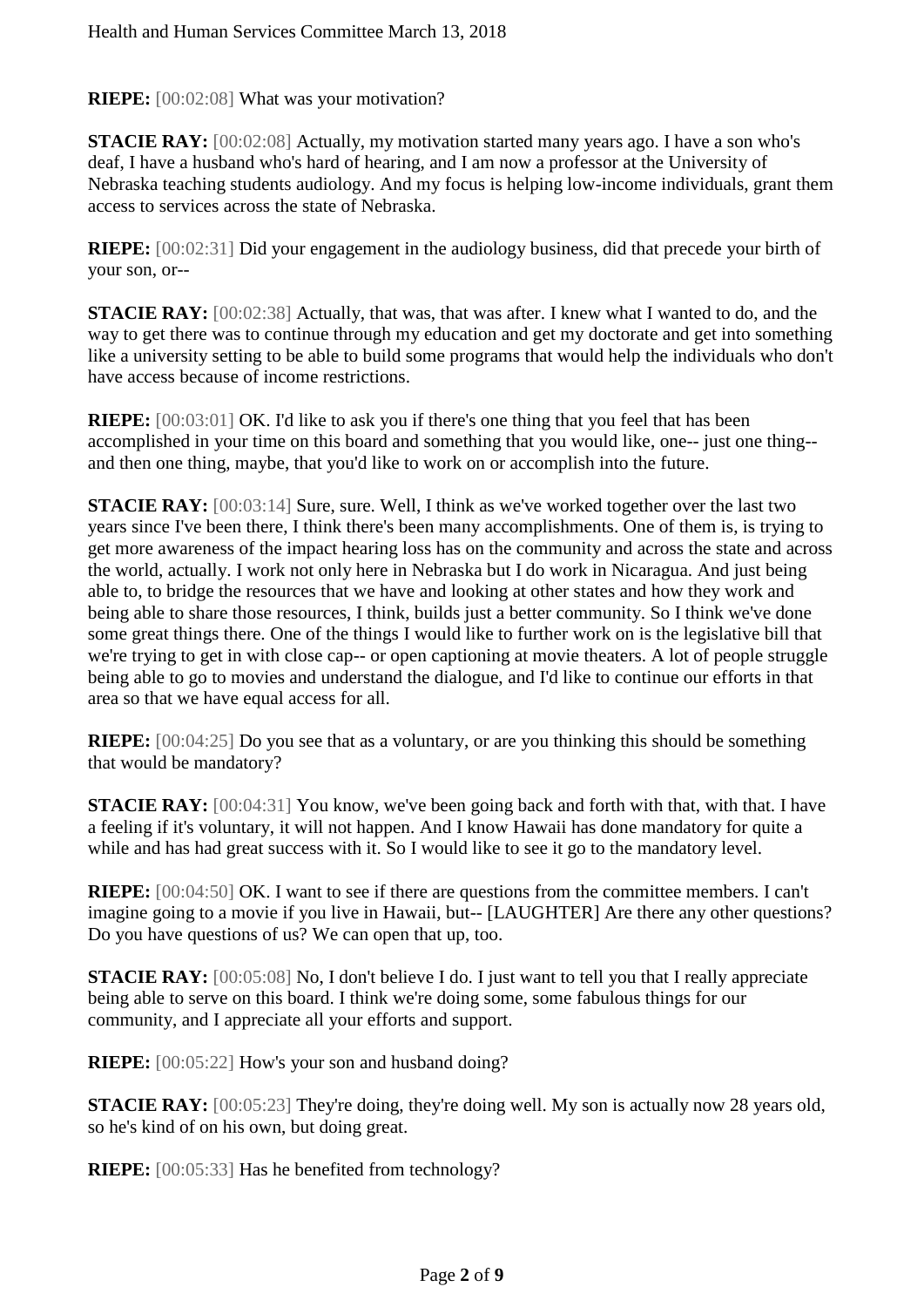**STACIE RAY:** [00:05:34] He has, actually. He was the very first cochlear implant recipient in Lincoln Public Schools. And now you see a lot of them. So that was an interesting, interesting venture, I should say, because nobody even knew what cochlear implants were that many years ago. So I hope to think we kind of paved the way a little bit in the school systems being able to provide different ways of being able to teach students that are deaf but now have some technology that is helping them get more into the hearing world as well.

**RIEPE:** [00:06:13] How old was he when he received his implant?

**STACIE RAY:** [00:06:14] He was three, just going on age four.

**RIEPE:** [00:06:19] So he got that before he really start school, other than preschool?

**STACIE RAY:** [00:06:22] Well, he started school on his second birthday because he was in the Deaf Ed Program.

**RIEPE:** [00:06:30] OK.

**STACIE RAY:** [00:06:30] Um-hum. I remember clearly, them picking him up on this big yellow bus in front of the house and going, oh my gosh, he can't even carry a backpack. And now he's 28. How does that happen?

**RIEPE:** [00:06:42] Yeah, quickly.

**STACIE RAY:** [00:06:45] Very quickly.

**RIEPE:** [00:06:45] Very quickly. Senator Linehan.

**LINEHAN:** [00:06:45] Thank you, Chairman Riepe. And thank you, very much for being here today.

**STACIE RAY:** [00:06:49] You bet.

**LINEHAN:** [00:06:49] It's nice to have you in person. Can you-- when you say in parts of Nebraska where they can't get access or they need more access, can you give us some examples?

**STACIE RAY:** [00:06:58] Right. So as most of you probably are aware, because I'm sure all of you have, have dealt with someone with hearing loss, it's very prevalent. We're looking at about 40- - 466 million people on this planet now; the stats just came out. So we have, you know, thousands of people in Nebraska that need access to technology, hearing aids. Unfortunately they're very, very expensive. So you're looking at an average of over \$4,000 per pair, and they last about five to seven years. So my focus has been on working with hearing aid banks. So the Barkley Memorial Center at the University has been working with Sertoma Hearing Aid Bank. We started that with them in '81. And from there there's been other hearing aid banks started. One I started for children, and that provides brand-new technology for any child in the state of Nebraska who doesn't have health insurance that covers it and meets some financial requirements. So we fit over, probably over 650 brand-new hearing aids all over the state of Nebraska. And that's where I feel we would like to take this is, you know, hearing aid legislation, being able to have it mandatory for third party reimbursement for hearing aids because if a child can't hear, they can't learn. If they can't learn, they're going to have an impact on us as a community. And that is my true passion is knowing now we can, we can catch these kids very, very early on. We are able to screen them shortly after birth, before they leave the hospital. We're getting them diagnosed early on. But if the parents can't afford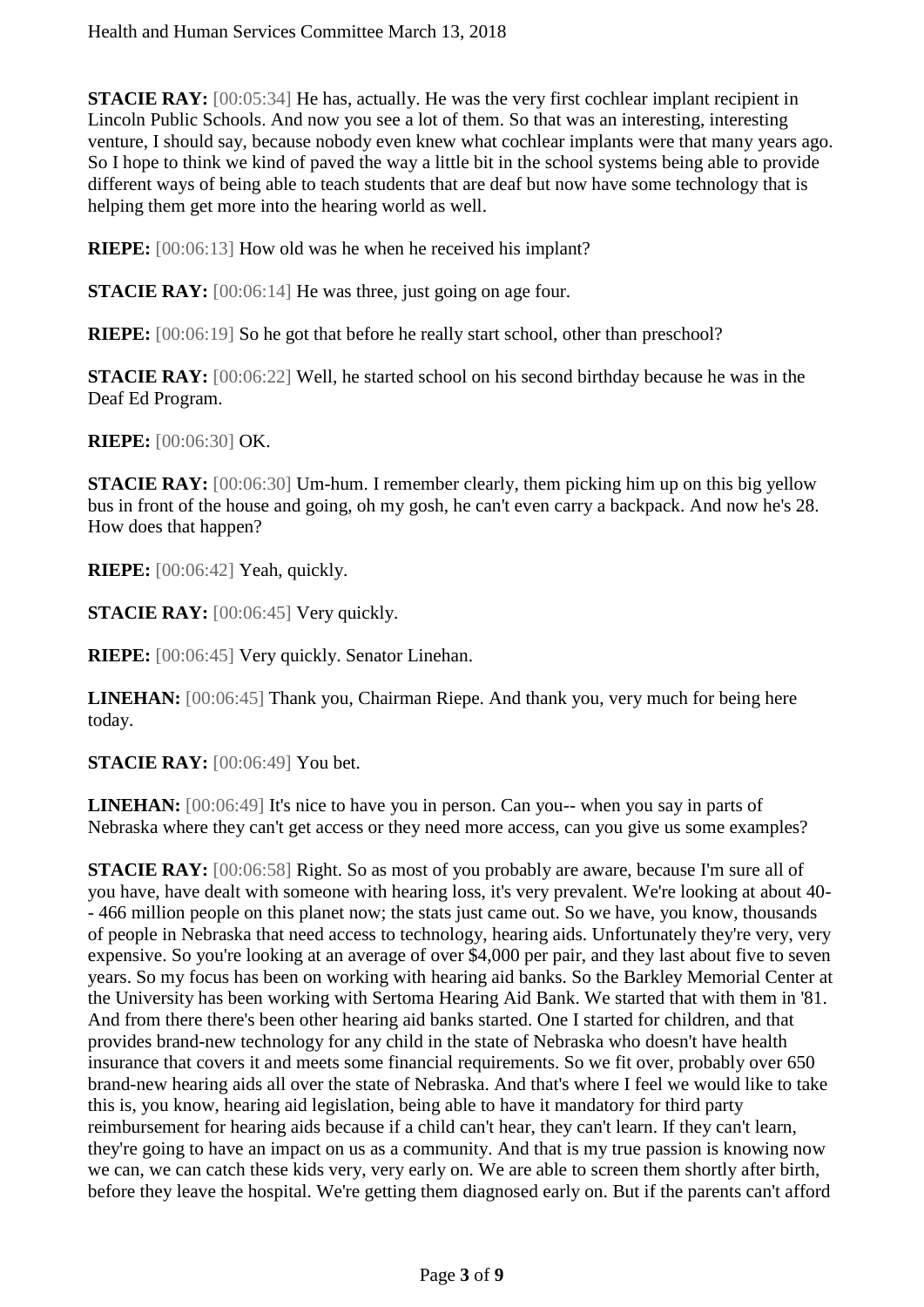the devices that connect them to society, then they're going to get delayed. And if they get delayed, it's very hard to catch up.

**LINEHAN:** [00:09:19] So are the, are the-- I can't say the word-- the implant-- the--

**STACIE RAY:** [00:09:25] The cochlear implants?

**LINEHAN:** [00:09:26] Cochlear. Are they covered by Medicaid or the CHIP program?

**STACIE RAY:** [00:09:30] I believe they are, and--

**LINEHAN:** [00:09:33] So it's third party providers--

**STACIE RAY:** [00:09:35] So Medicaid does pay for hearing aids.

**LINEHAN:** [00:09:39] OK.

**STACIE RAY:** [00:09:39] But anything above that poverty line, it's out of pocket for parents. I actually started what's called HearU Nebraska, and that's what helps pay for them. And it was, you know, one of those days when my child was diagnosed. He was 17 months old and I was a young mother going to school, working part time, and I had to take out a loan with interest. And it took me years to pay it off. And by that time he was already in cochlear implants. So I didn't want any parent to have to struggle with the idea of, do we purchase hearing aids for our child or do we put food on the table? So that's what, what we cover--

**LINEHAN:** [00:10:25] OK.

**STACIE RAY:** [00:10:26] -- are those devices.

**LINEHAN:** [00:10:27] OK. So-- but the CHIP and Medicaid kids are covered?

**STACIE RAY:** [00:10:30] CHIP and Medicaid kids are covered.

**LINEHAN:** [00:10:34] So then--

**STACIE RAY:** [00:10:34] That is correct.

**LINEHAN:** [00:10:35] -- the other kids would be the ones that-- does private insurance not pay for them?

**STACIE RAY:** [00:10:39] No.

**LINEHAN:** [00:10:39] OK.

**STACIE RAY:** [00:10:41] Private insurance does not pay for them. That's something that--

**LINEHAN:** [00:10:43] No private insurance or just some private insurance, because they don't always act alike?

**STACIE RAY:** [00:10:47] Most private insurance. It's very rare to find private insurance that covers hearing aids for children or for adults. But some states do have it mandated--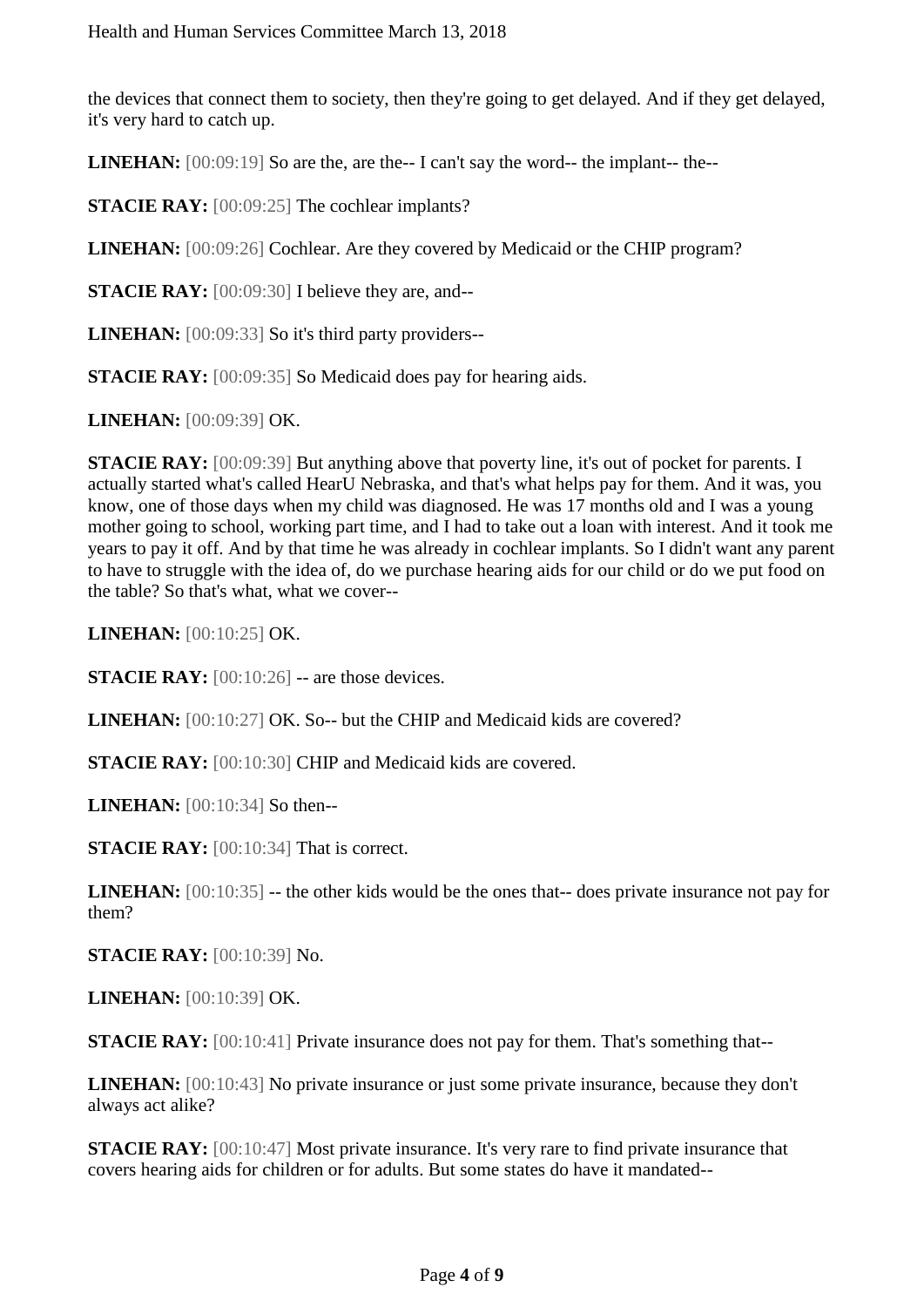**LINEHAN:** [00:11:00] OK .

**STACIE RAY:** [00:11:00] -- that if a child is diagnosed and has a hearing loss, that the insurance company needs to pay for it. The problem is that a lot of the deductibles are \$5,000, \$10,000. So even if you have a good insurance-- which I have a good insurance-- but when my, my child was diagnosed, even if I had good insurance coverage, it would have gone toward my deductible. And it's one of those things that's really hard to manage when you have to do this every few years, and batteries and ear molds, so.

**LINEHAN:** [00:11:35] Thank you.

**STACIE RAY:** [00:11:36] You bet.

**RIEPE:** [00:11:38] Our insurance expert, Senator-- Senator Kolterman, please.

**KOLTERMAN:** [00:11:41] Thank you, Senator Riepe. Just a point of clarification: most policies do not cover, as you said.

**STACIE RAY:** [00:11:48] Um-hum.

**KOLTERMAN:** [00:11:48] However, there are more and more companies offering prescription glasses and hearing aids as an additional benefit you can buy.

**STACIE RAY:** [00:11:57] Um-hum.

**KOLTERMAN:** [00:11:57] But most of the people that aren't covered under Medicare and Medicaid do not get-- cochlear implants, though, if they're necessary--

**STACIE RAY:** [00:12:05] They are.

**KOLTERMAN:** [00:12:05] -- they are covered.

**STACIE RAY:** [00:12:05] Right, if they meet the FDA requirements--

**KOLTERMAN:** [00:12:08] Yeah.

**STACIE RAY:** [00:12:08] -- they're covered.

**KOLTERMAN:** [00:12:10] But the hearing aids themselves are not.

**LINEHAN:** [00:12:12] OK, but the implants are? I'm sorry.

**KOLTERMAN:** [00:12:14] In many cases they are.

**LINEHAN:** [00:12:17] OK. Thank you very much.

**RIEPE:** [00:12:18] Do you have any follow-up questions?

**LINEHAN:** [00:12:19] No.

**RIEPE:** [00:12:19] OK.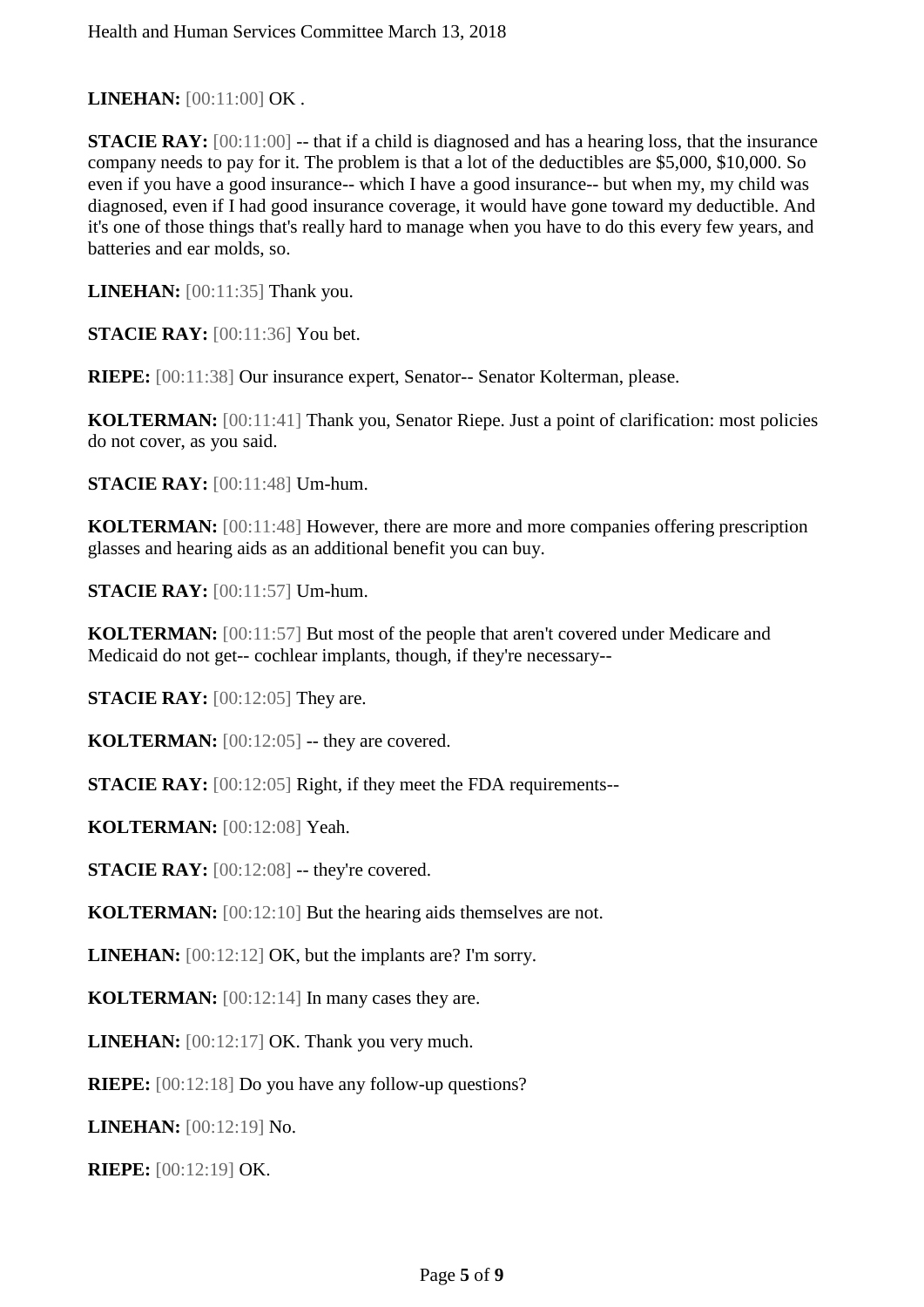**LINEHAN:** [00:12:19] That helps.

**RIEPE:** [00:12:20] Senator Erdman.

**ERDMAN:** [00:12:21] Thank you, Senator Riepe. Thank you for coming. I have an unusual question. Maybe You can answer; if you can't that's fine. Why are those hearing aids so expensive?

**STACIE RAY:** [00:12:30] You know what, that is a great question. And if you ask the manufacturers of them, they're going to say it's because of all the research and development that has to go into them.

**ERDMAN:** [00:12:41] Well, years ago I had a cousin who worked in the post office for 30 years.

**STACIE RAY:** [00:12:45] Uh-huh.

**ERDMAN:** [00:12:46] And in the town where he was there were two hearing aid people, two companies, and when they shipped them by mail they insured them for \$350.

**STACIE RAY:** [00:12:55] Oh, wow.

**ERDMAN:** [00:12:56] Yeah, so he got hearing aids later and he paid the \$4,000. And he was wondering and asked the provider, if you insure them for \$350, why do I have to pay \$4,000?

**STACIE RAY:** [00:13:05] Um-hum.

**ERDMAN:** [00:13:05] And my question is, you know, the technology of today-- you buy a smartphone that can do a lot more than hearing aids do. There's a lot of things you can buy for less than \$4,000 that are required to do a lot more things than hearing aids. It always has baffled me that they're so expensive.

**STACIE RAY:** [00:13:21] Yes. And I think we are going to see a move into the cost going down. Actually our prices for premium technology where I work have gone down significantly because of the way we unbundle our prices. But there are, unfortunately, still those individuals and practices that that is their bread and butter. And, I mean, I have a completely different philosophy. It's like, how can we make things more efficient and effective, and how can we provide the opportunities for all individuals regardless of what their financial status is?

**ERDMAN:** [00:14:06] Thank you.

**STACIE RAY:** [00:14:07] So let's hope.

**ERDMAN:** [00:14:08] Yeah, thank you.

**RIEPE:** [00:14:09] I want to follow up on the same vein. I don't know whether you're-- have followed or are familiar with Senator, U.S. Senator Grassley--

**STACIE RAY:** [00:14:15] I don't know--

**RIEPE:** [00:14:15] -- who has pursued the idea of these costs, and his argument is, is that a hearing aid should be like going to, to Walgreens and being able to get a pair of reader glasses, that it might not be the world's most sophisticated, but you should be able to buy them off of a, the end of an aisle, you know, for--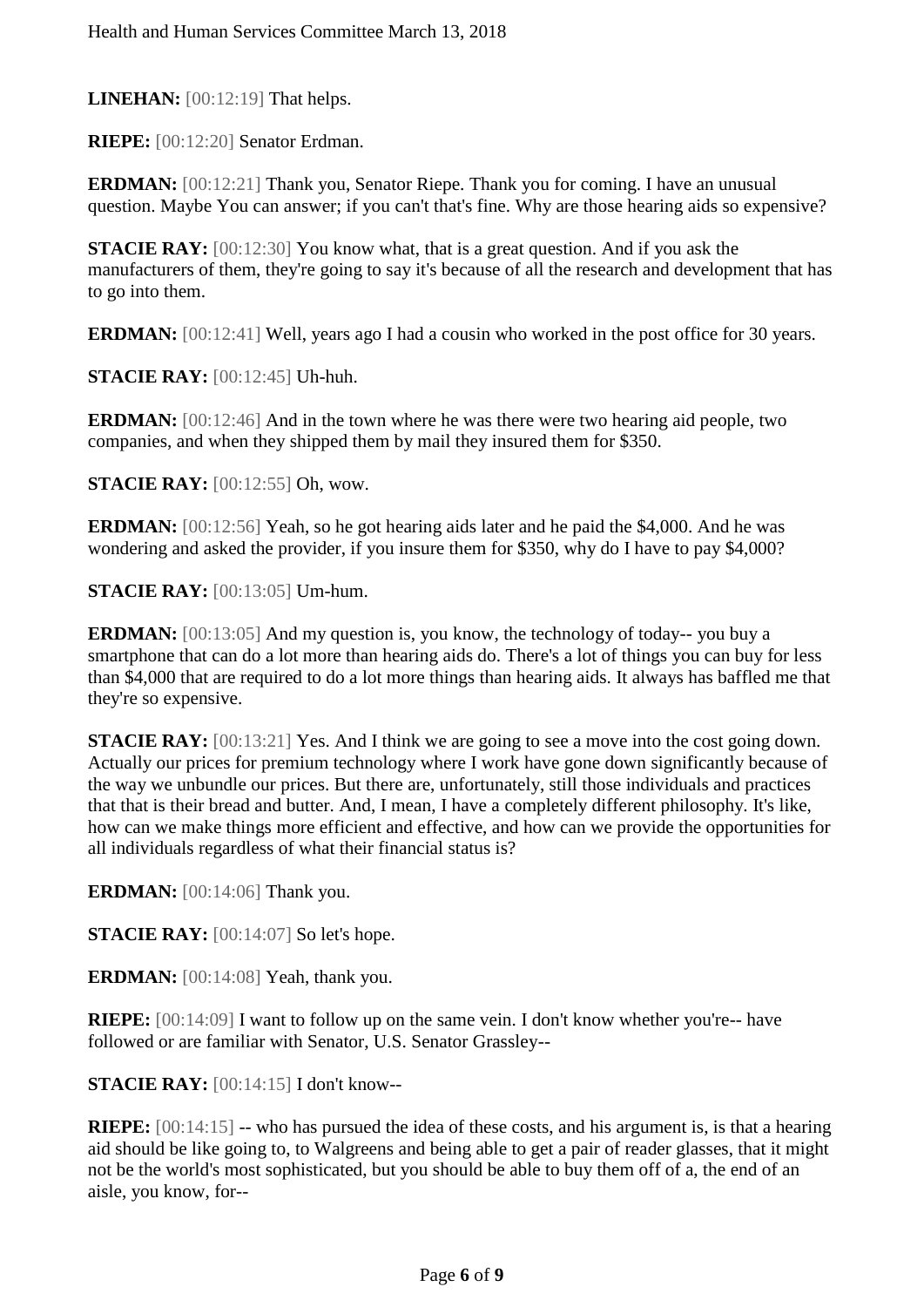**STACIE RAY:** [00:14:35] And I, I completely--

**RIEPE:** [00:14:35] -- for a very small amount of money.

**STACIE RAY:** [00:14:36] I completely disagree with that--

**RIEPE:** [00:14:40] OK.

**STACIE RAY:**  $[00:14:40]$  -- and the reason being is that many times what's going on with the auditory system is something medical in nature. So if it's something that they have a perforation, if they have an acoustic tumor, if they have anything like this and they're trying to get some devices, you're not going to be able to catch those medical things that's happening. It could just be impacted wax. We've seen that before, that people go and buy devices from Walgreens, or whatever, and put them in their ear and they come in-- it's like, this isn't working. Well, we look and it's because wax is impacted. They didn't even need that device. We've seen individuals that come in and they have tumors on their auditory nerve. We have people that buy hearing aids off the Internet, and you can't even hook them up to a computer to program them because they are from the Netherlands. So we can't even get into that software. So I do think that as far as prescriptive hearing aids, even if it's something that you do end up getting through Wal-Mart or Walgreens or whatever, I do think that the first line is you have to see someone who has knowledge about the auditory system to do the test to make sure that it isn't something that could be medically treated. Just like you do if you go get prescriptive glasses, you should get a prescription before you go pick up hearing aids because you don't want to do more damage to the system.

**RIEPE:** [00:16:15] I'll ask my mother-in-law; she knows everything [LAUGHTER].

**LINEHAN:** [00:16:21] I am one of those.

**KOLTERMAN:** [00:16:23] Well, I'd just like to comment. You work at the Beadle Center, don't you?

**STACIE RAY:** [00:16:29] I work at the Barkley Center.

**KOLTERMAN:** [00:16:30] The Barkley Center?

**STACIE RAY:** [00:16:32] Um-hum.

**KOLTERMAN:** [00:16:32] At the University of Nebraska?

**STACIE RAY:** [00:16:33] Yes.

**KOLTERMAN:** [00:16:33] For some reason, I want to call it the Beadle Center. But they do a wonderful job there.

**STACIE RAY:** [00:16:38] Thank you.

**KOLTERMAN:** [00:16:39] And my-- and they do-- they do state of the art testing and provide hearing aids when necessary. So thank you for that.

**STACIE RAY:** [00:16:46] You bet.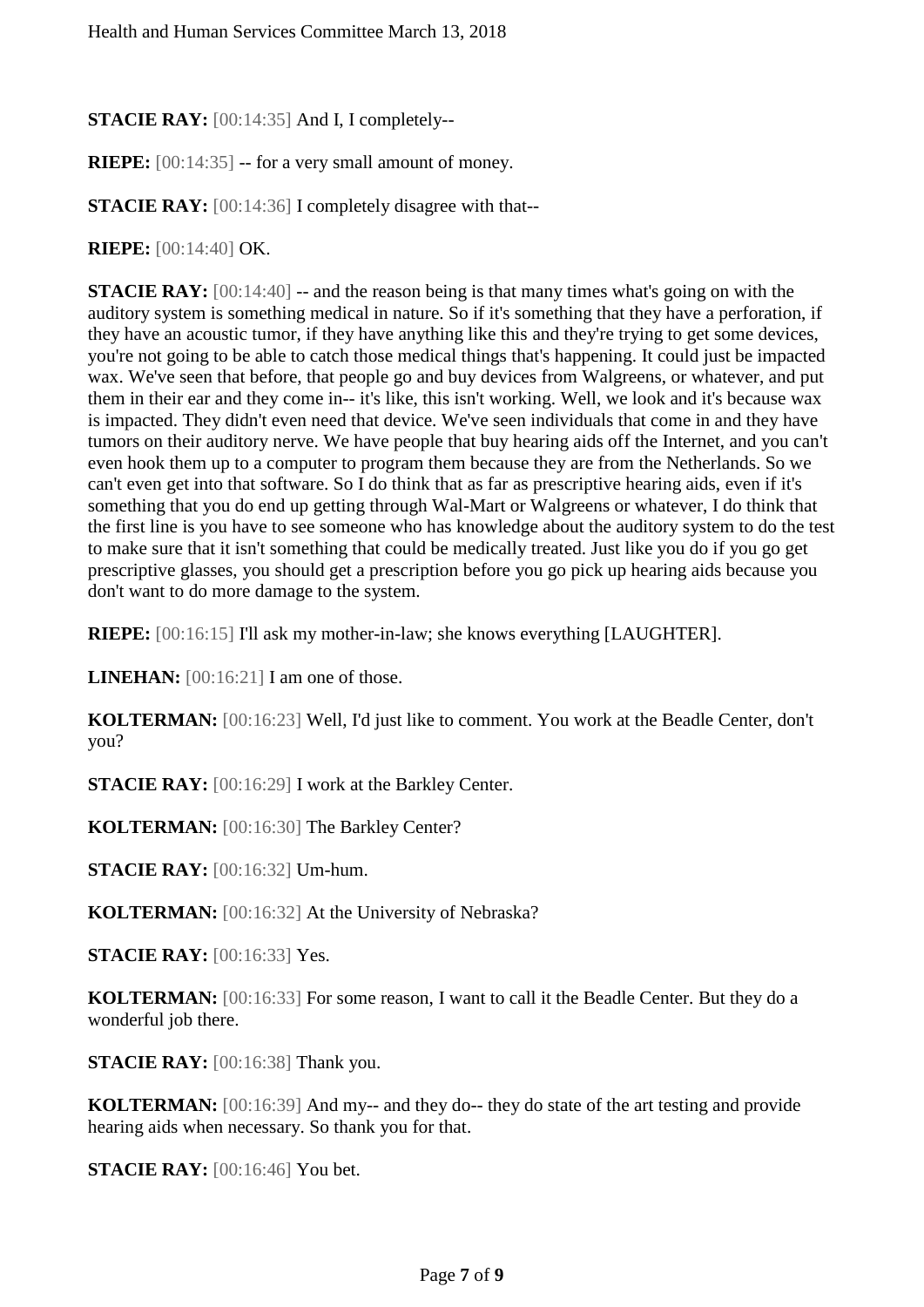**RIEPE:** [00:16:48] Senator Erdman.

**ERDMAN:** [00:16:49] Senator Riepe. Your comment provoked another thought, or a comment, that I'd like to share. I am one of those Internet recipients--

**STACIE RAY:** [00:17:00] Um-hum.

**ERDMAN:**  $[00:17:00]$  -- and it is working quite well.

**STACIE RAY:** [00:17:01] Good.

**ERDMAN:** [00:17:02] But the requirement before you could get the hearing aid is you have to have a test.

**STACIE RAY:** [00:17:07] Absolutely.

**ERDMAN:** [00:17:09] And so I did the test--

**STACIE RAY:** [00:17:10] Good.

**ERDMAN:** [00:17:11] -- and I saved about \$3,000.

**STACIE RAY:** [00:17:13] You bet. You bet, and in those cases--

**ERDMAN:** [00:17:16] And that's exactly--

**STACIE RAY:** [00:17:17] -- that is where it's going the right way.

**ERDMAN:** [00:17:19] -- it was exactly the same hearing aid I would have bought back home, for \$3,000 less.

**STACIE RAY:** [00:17:22] That's great. That's great, and I think we're going to see more and more of that.

**RIEPE:** [00:17:27] OK, other questions? Senator Williams, please.

**WILLIAMS:** [00:17:30] Thank you, Chairman Riepe. I have to ask this question. You said your husband had hearing loss. Is it the same hearing loss that my wife claims that I have? [LAUGHTER] Or is it a real--

**RIEPE:** [00:17:41] The husband?

**WILLIAMS:** [00:17:42] -- hearing loss?

**STACIE RAY:** [00:17:43] Well, it depends.

**WILLIAMS:** [00:17:44] See, I have these things, too, you know.

**STACIE RAY:** [00:17:47] Um-hum, it could be he has both [LAUGHTER].

**WILLIAMS:** [00:17:50] You don't need to answer that.